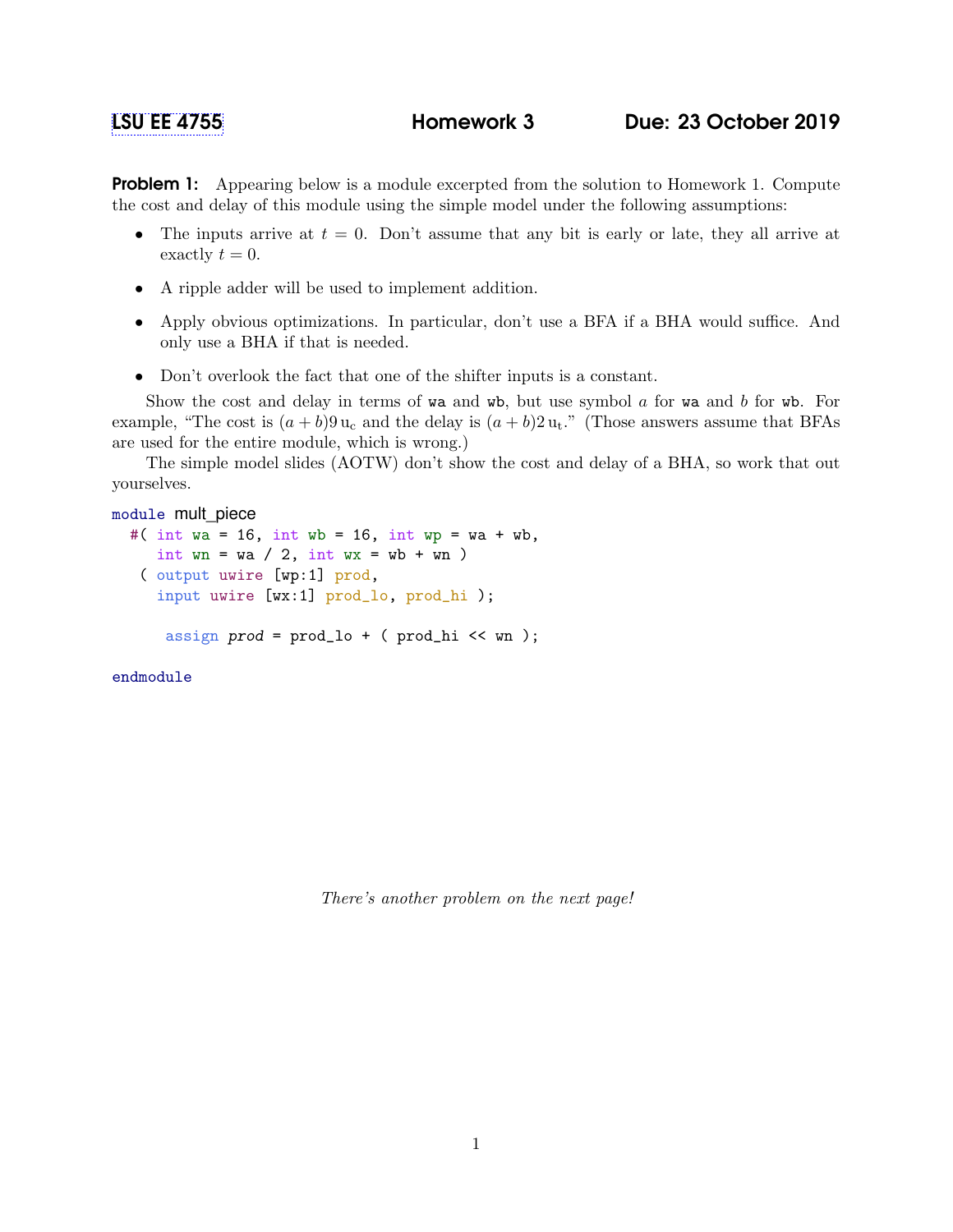**Problem 2:** A w-bit multiplier needs to add together w partial products using  $w - 1$  adders. A naïve timing analysis of a non-tree ripple adder implementation would compute a delay of  $w(2 \times$  $(2w + 2) = (4w<sup>2</sup> + w)$  u<sub>t</sub> for the 2w-bit product using the simple model and ignoring ripple-unit cascading. As we should know  $4w^2$  is not a good term to have in an expression for time. The goal of this problem is to see how the tree multiplier compares to this naïve timing.

Appearing below is the Bonus Solution to Homework 1 in which a single mult\_tree module is used rather than separate modules mult16\_tree, mult8\_tree, etc. Also shown is a module, my\_module that instantiates the mult\_tree. Also shown a page or two ahead is the diagram from Homework 1. You may want to use this to help work out the solution to this problem.

Analyze the cost and performance of my\_module as described below. When computing the cost and performance don't forget to account for the full elaboration, not just the top level. For example, my\_module with w=4 consists of one mult\_tree at w=4 and two mult\_tree modules at w=2, and four mult\_tree modules at w=1.

```
module mult tree
  #( int wa = 16, int wb = 16, int wp = wa + wb)
   ( output logic [wp:1] prod,
     input uwire [wa:1] a,
     input uwire [wb:1] b );
  if (wa == 1) begin
      assign prod = a ? b : 0;// Equivalent to: prod = a * b;
   end else begin
      // Split a in half and recursively instantiate a module for each half.
      localparam int wn = wa / 2;
      localparam int wx = wb + wn;uwire [wx:1] prod_lo, prod_hi;
      mult_tree #(wn,wb) mlo( prod_lo, a[wn:1], b );
      mult_tree #(wn,wb) mhi( prod_hi, a[wa:wn+1], b );
      // Combine the partial products.
      always_comb prod = prod_lo + ( prod_hi \ll wn);
   end
endmodule
module my_module
  #( int w = 8, int wp = 2 * w )
   ( output uwire [wp-1:0] p,
     input uwire [w-1:0] x, y );
  mult\_tree #(w,w) mt1(p,x,y);
```

```
endmodule
```
(a) Compute the cost of my\_module using the same assumptions as in Problem 1. The cost must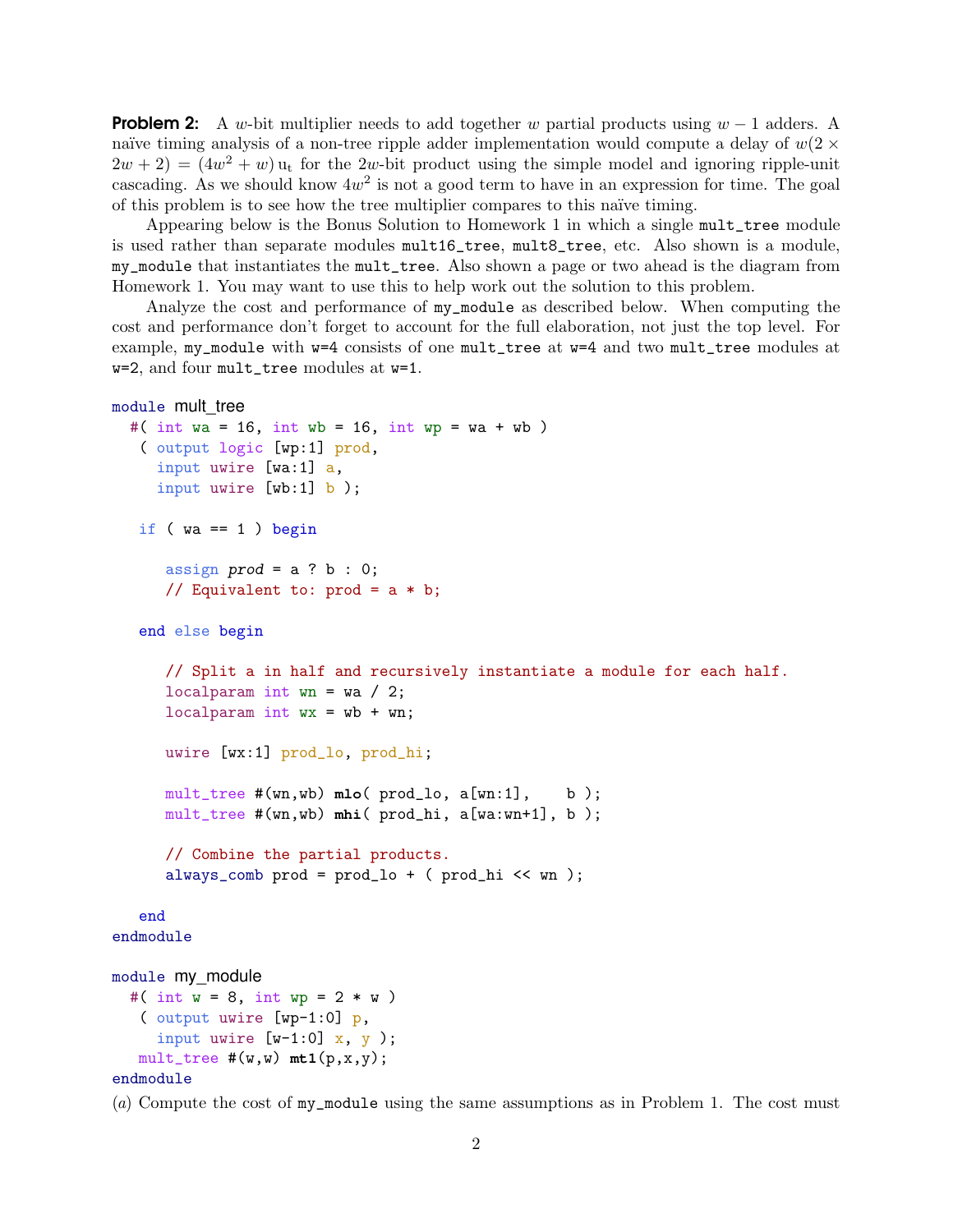be in terms of w. It's okay, indeed encouraged, to use sample values like  $w = 16$  when working out the problem, but once you have it figured out give the answer in terms of  $w$ . (If you have not solved Problem 1 then use the incorrect sample answers provided in Problem 1.)

The following identity may be helpful:  $\sum_{i=0}^{m-1} 2^i = 2^m - 1$ . In such a summation i might indicate the level of recursion and  $2<sup>i</sup>$  might indicate the number of modules at that recursion level. For the top level of the recursion  $i = 0$ .

(b) Compute the delay of the multiplier using a simplifying assumption similar to the one used in Problem 1: when computing the delay of  $\text{prod} = \text{prod} \cdot + \cdot$  ( $\text{prod} \cdot \cdot \cdot$   $\text{mod} \cdot$ ) assume that all bits for prod\_lo and prod\_hi arrive at the same time and that all bits of prod are sent to the outputs at the same time. (Don't like simplifying assumptions? The next subproblem is for you!)

Show your answer for  $w=8$  and as an expression in terms of w. Don't forget to consider the entire elaboration, not just the top-level module.

(c) Compute the delay of the multiplier without the simplifying assumption. That is, account for the fact that the less-significant bits of mult\_tree will be ready before the more-significant bits.

Show your answer for  $w=8$  and as an expression in terms of w. Don't forget to consider the entire elaboration, not just the top-level module.

Useful diagram on next page.